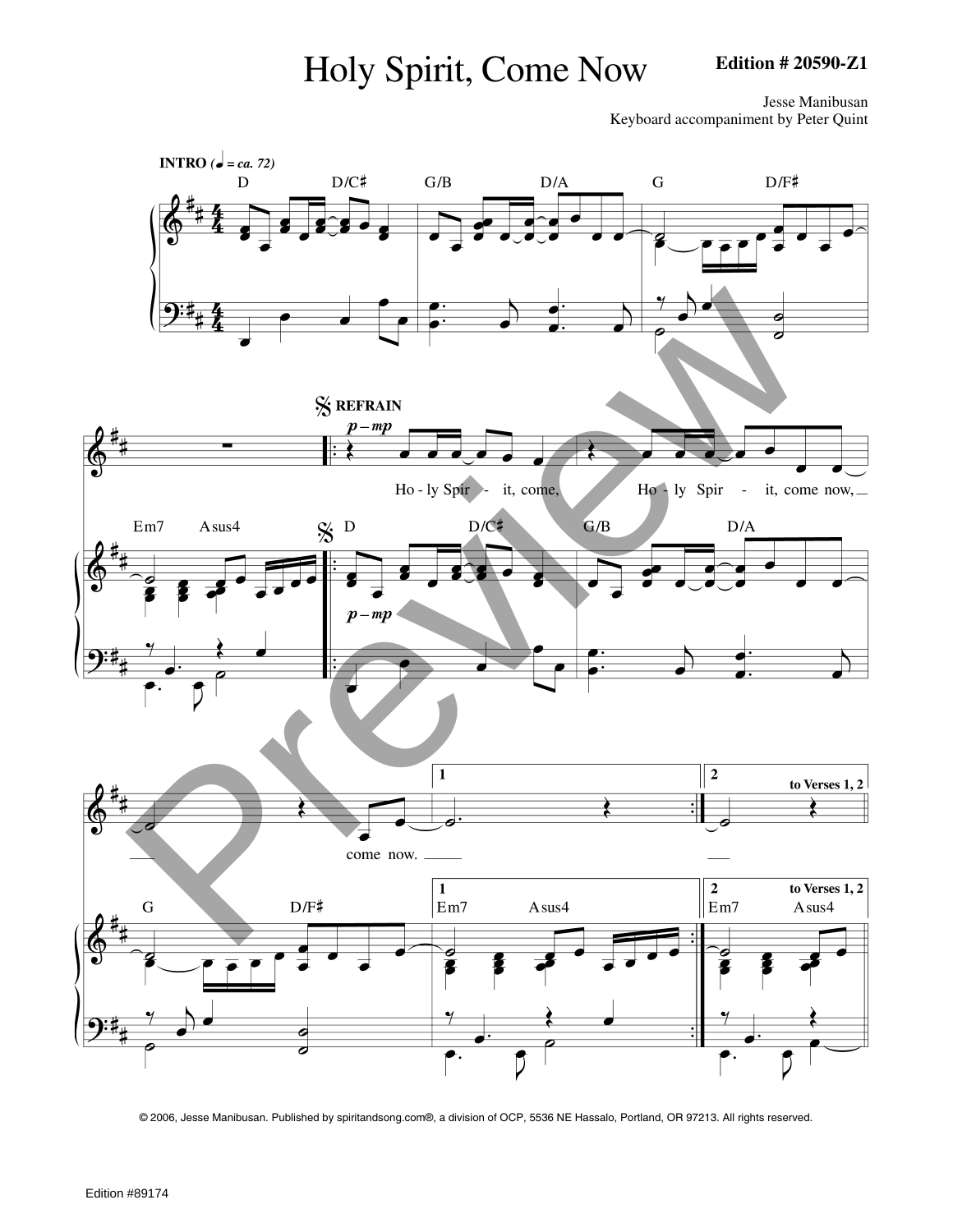## **HOLY SPIRIT, COME NOW, pg. 2 of 5**



**Edition # 20590-Z1**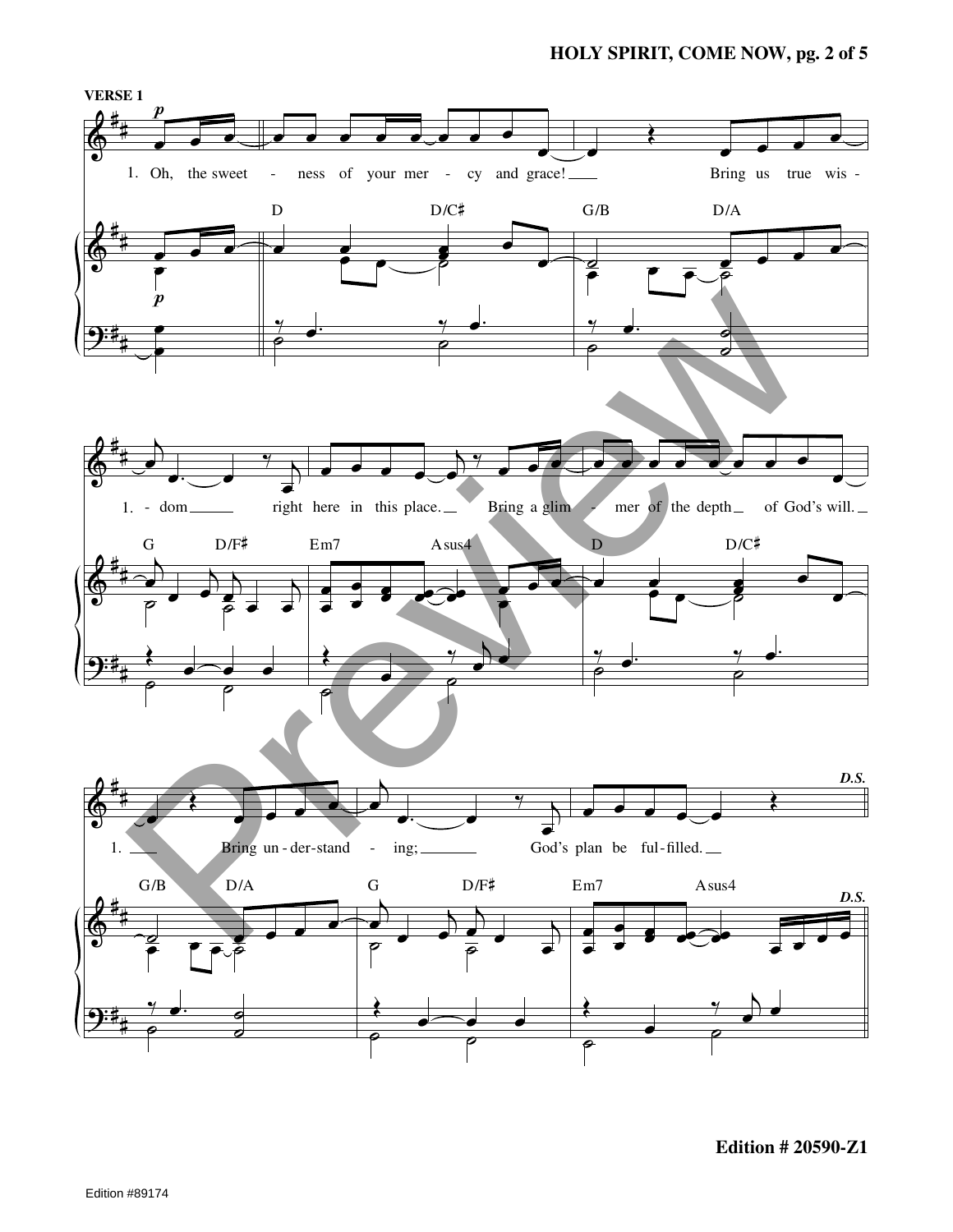## **HOLY SPIRIT, COME NOW, pg. 3 of 5**

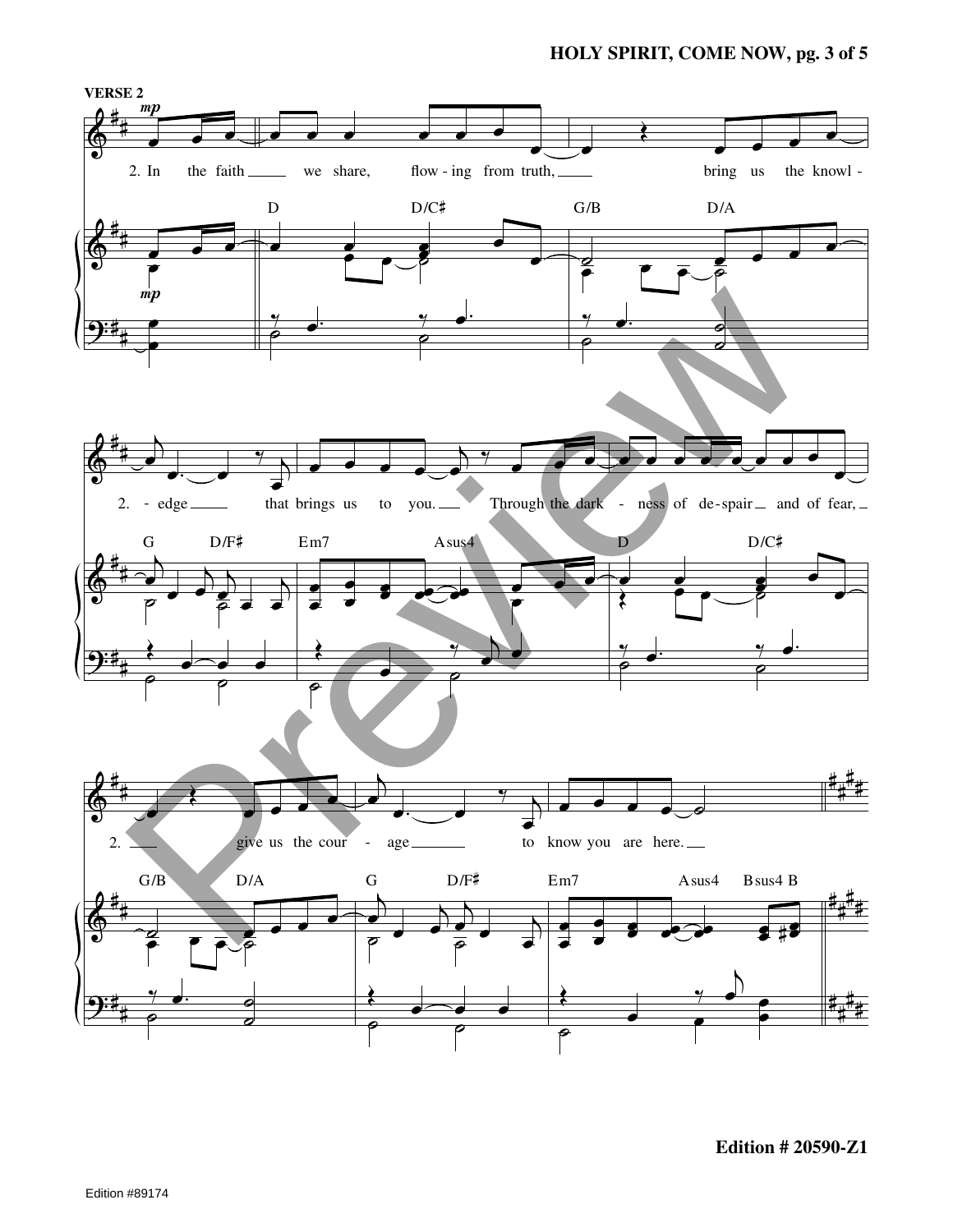